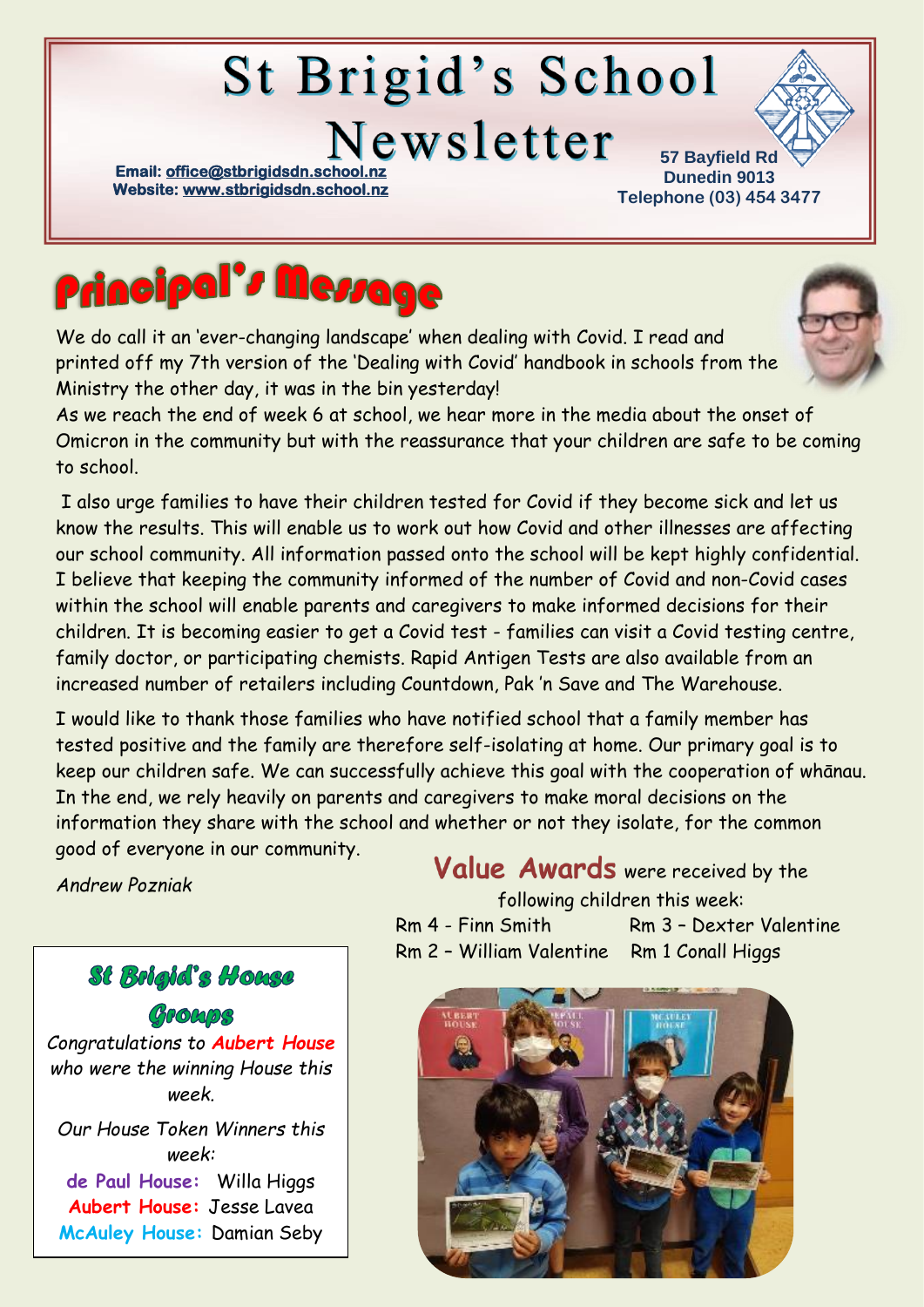# School Assemblies/Covid-19 Information

Because of the current Covid restrictions, there will be no school assemblies until further notice. The following points need to be continually reinforced if we want to remain safe during this Covid outbreak:

▪Masks to be worn for children in Rooms 1 & 2 - a reminder to parents of children in Rooms 1 & 2 that they must provide masks for their children. The school only has a limited emergency supply.

- ▪Good hygiene with regular hand sanitising –
- ▪All windows and doors open allowing good airflow
- ▪Social distancing stay home if you are unwell or have symptoms.

#### **Please Note Changes to Self-Isolation Days:**

Starting from 11:59pm tonight, people with Covid-19 and their household contacts must isolate for **7 days, not 10 days.**

Household contacts will need to test on day 3 and day 7 of the isolation period. If other members of the household become symptomatic and their test result is positive, they are required to isolate for seven days from that point.

If a person is isolating and still has symptoms after seven days, they are advised to stay home until 24 hours after symptoms resolve.

#### Reporting Absences

If your child is absent from school, we need to be notified of the reason why your child is absent. If we are not told of the reason we then have to mark the child as Truant.

## Meet the Teacher

Come and officially "Meet the Teachers" via Zoom on Monday 14th March. We will go over our class learning focus in different areas, how we communicate, and our school homework policies.

There will also be a chance for any questions you might have. See our flyer to check times. Class teachers will post the Zoom link on the class Facebook pages or email it to you. We look forward to seeing you all there!

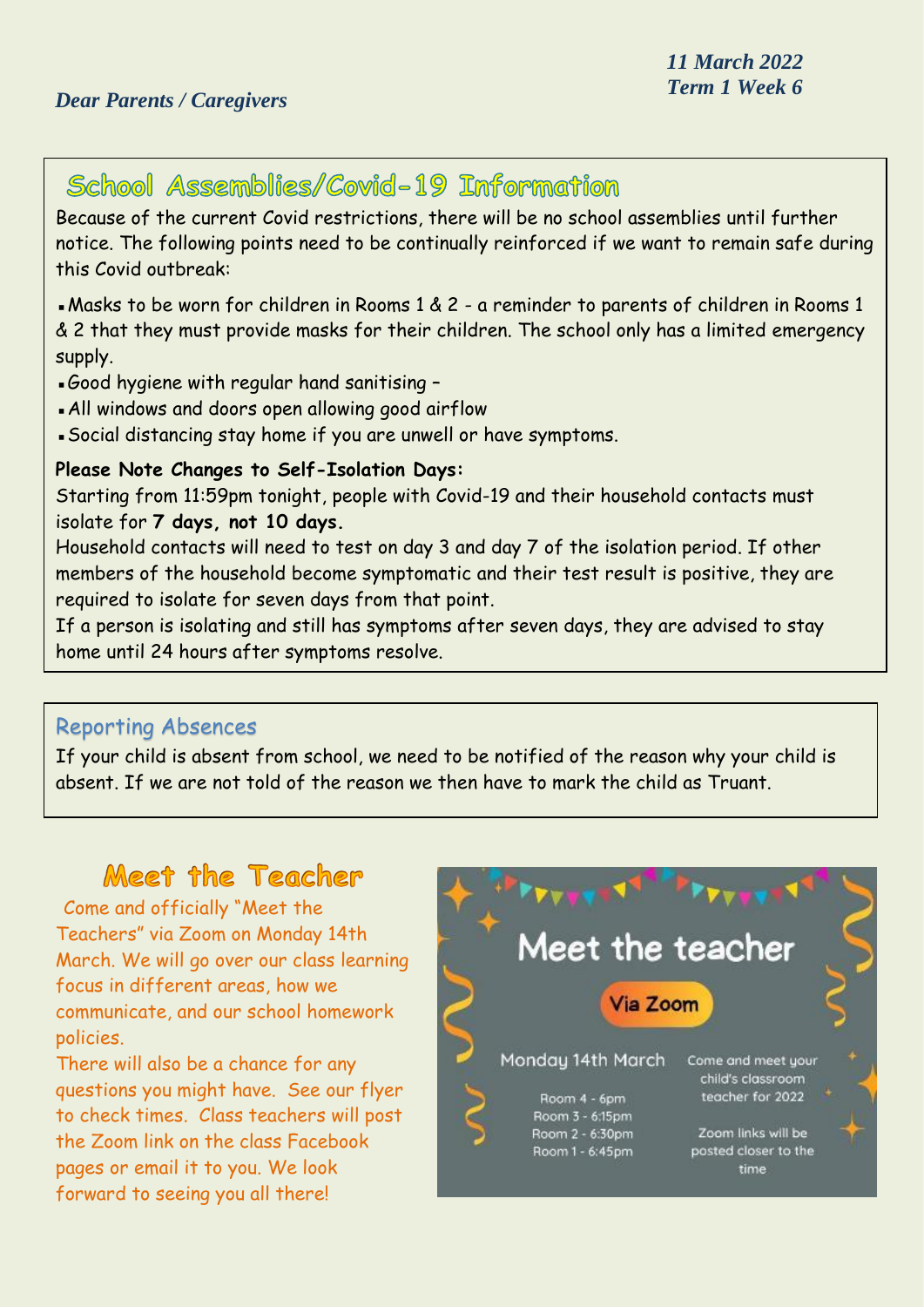| What's on Next Week |                                         |
|---------------------|-----------------------------------------|
| Mon 14 Mar          | Meet the Teacher Zoom Meetings          |
| Tues 15 Mar         | Futsal - Superstars                     |
| Wed 16 Mar          | Futsal - Strikers                       |
| What's on this Term |                                         |
| Sun 27 Mar          | St Brigid's Family Mass at St Patrick's |
| Wed 30 Mar          | <b>BOT Meeting</b>                      |
| Thurs 14            | Last Day of Term 1                      |
| April               |                                         |



Sports Code of Conduct forms: Thank you to everyone who has completed these – if you haven't please complete as soon as possible.

**Sports Fees for Futsal (\$60) are now overdue, please pay these as soon as possible.**

**Futsal** - Results: Superstars won. P.O.D – Valerie Beatson Strikers won. P.O.D – Leo Patston

# **Reminders:**

**No Lollies at school**: just a reminder that our policy at school is no lollies in lunchboxes etc. We would appreciate your cooperation with upholding this. This also applies to children not bringing toys to school. Thank you.

## **Toitu Trip**

We were due to be visiting the Toitu Otago Settlers Museum as part of our Inquiry topic, learning about the Past. Unfortunately, due to ongoing renovations at the museum we will have to postpone our visit until further notice.

## Pick Up & Drop Off

Parents are not to drive up the driveway for drop off and pick up between 8:30 -to 9:15am and 2:45 to 3:15pm for obvious safety reasons.

If you do need to use the driveway at other times of the day you must adhere to the speed limit of 10k mph.

#### **"Hearing You"**

It has been exciting to have "Hearing You" our new counselling support service start this week. We have a high demand for this support and it is great that we will have India here at our school every second Thursday.

### **School Bank Account Details Board of Trustees - School Account**:

06 0942 0045712 00

(For stationery payments, sports fees, EOTC & Copier contributions etc)

**PTA – Fundraising Account**:

03 1732 0001257 00 (For fundraising, uniform shop, lunch orders etc).